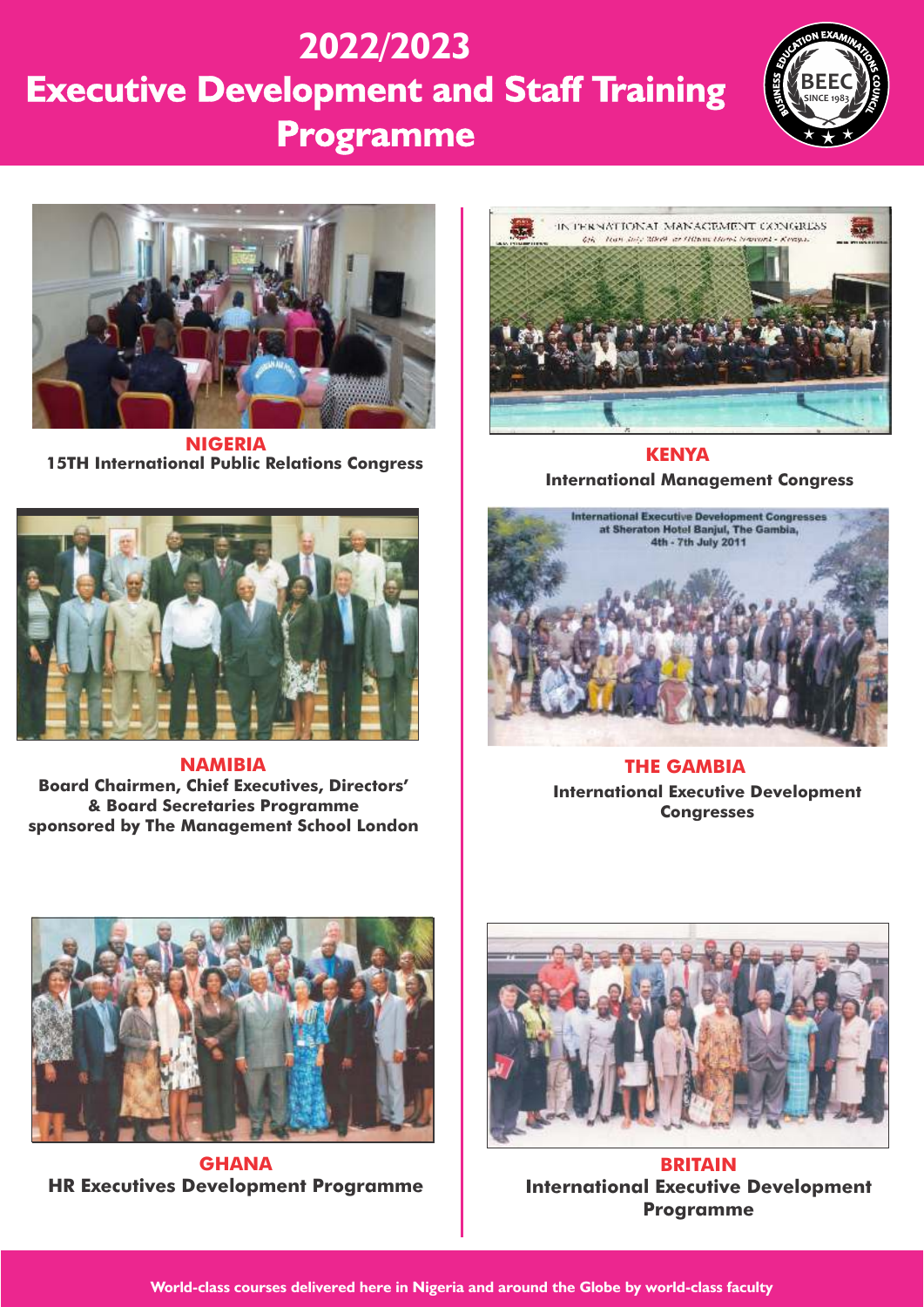# **Executive Development and Staff Training Programme 2022/2023**





#### **UGANDA**

**International Public Relations & Human Resource Management Congresses**



**SOUTH AFRICA International Management & Leadership Executive Development Programme**



**NIGERIA Chief Executives & Directors Development Programme**



**GHANA Board Chairmen Master-Class Programme**



**International Executive Development Programme** 



**The Management School London Consultants GHANA THE GAMBIA**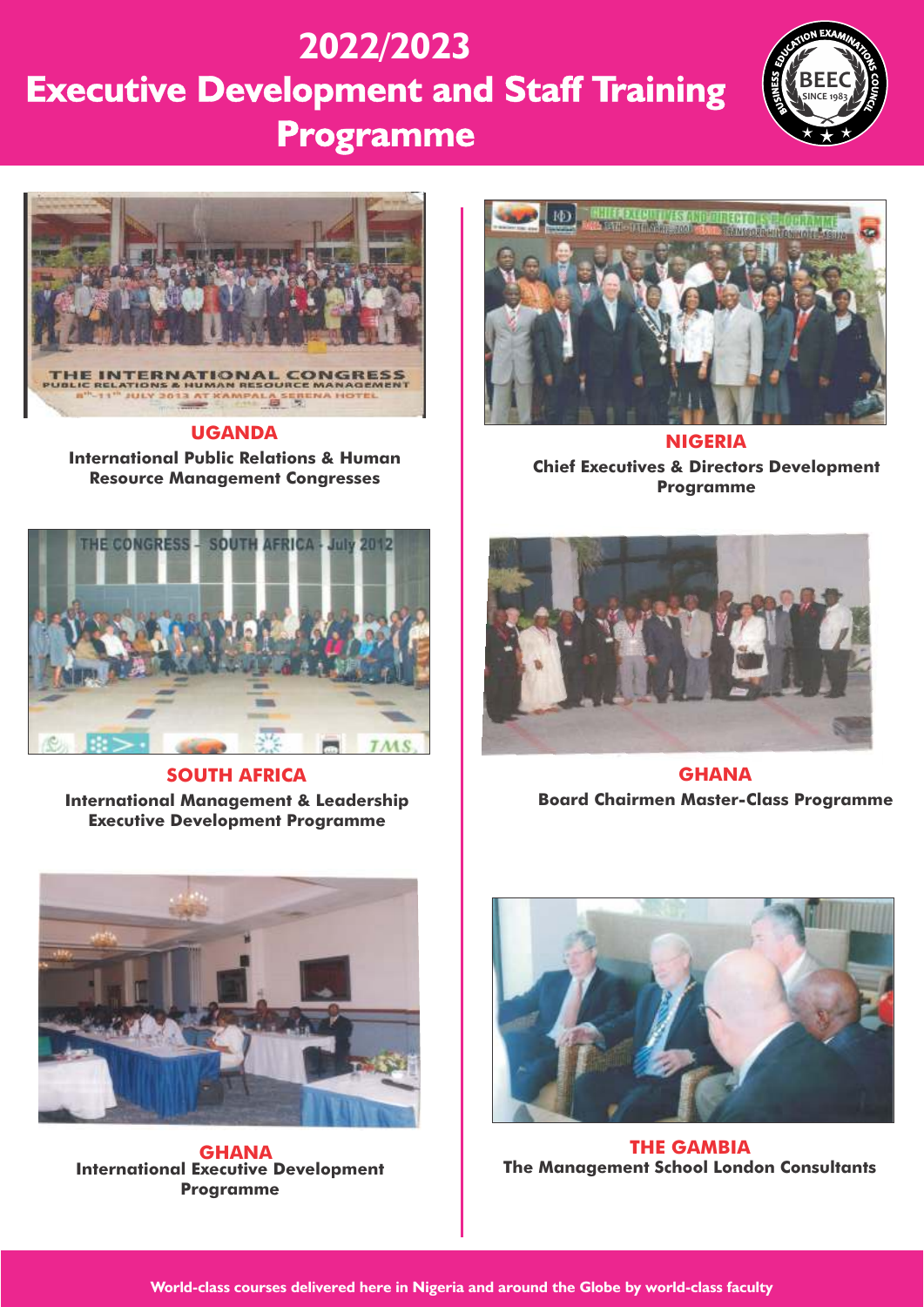





| <b>CONTENT</b> | <b>PAGE</b> |
|----------------|-------------|
|                |             |
|                |             |
|                |             |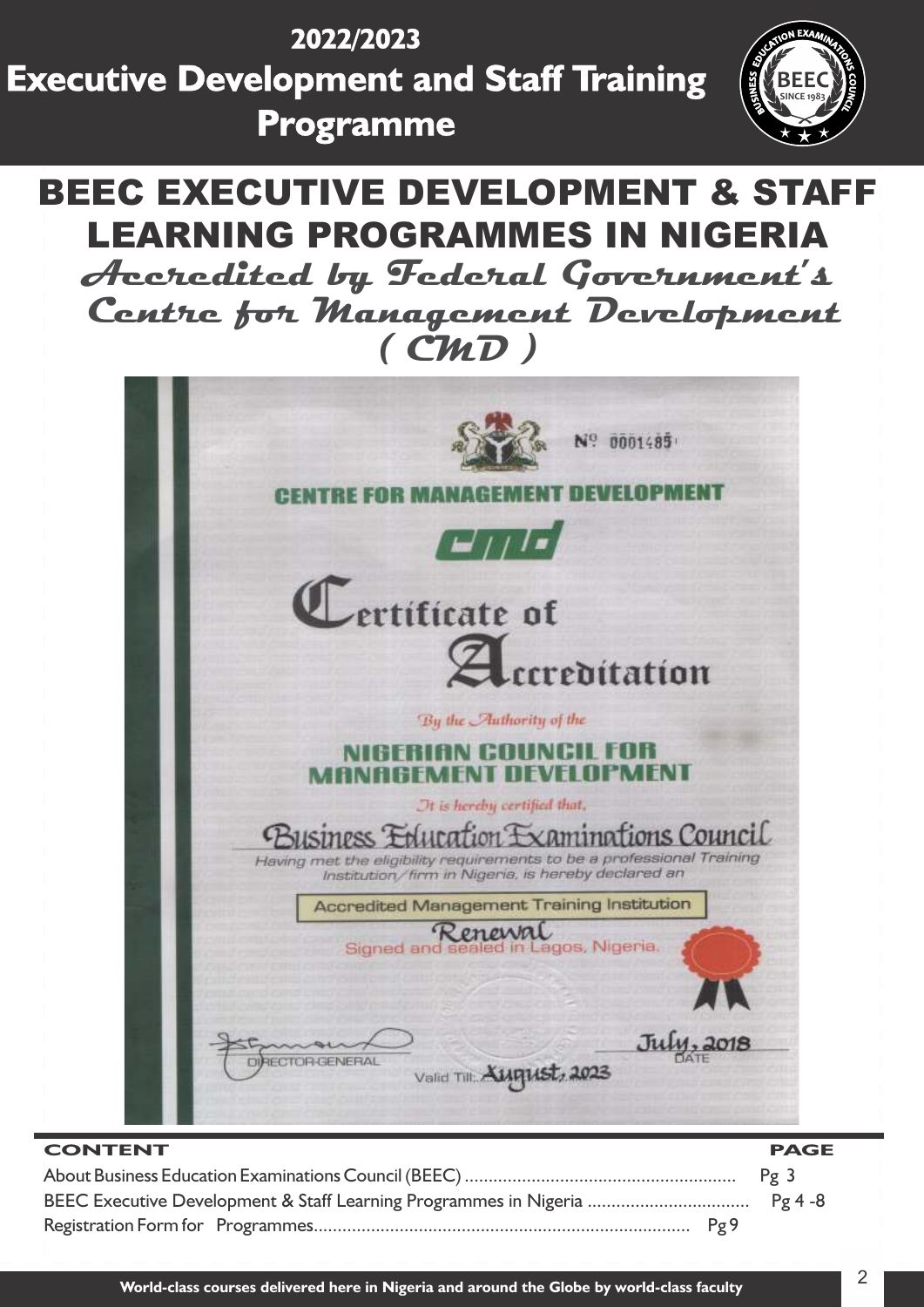

## ABOUT BEEC

Usiness Education Examinations Council<br>
(BEEC) is the Leading Management<br>
Development & Staff Training<br>
Organisation in Africa. BEEC provides a Development & Staff Training comprehensive range of learning and development courses designed to meet the needs of Executives and Staff. BEEC courses are held in major cities in Nigeria and other African countries. BEEC is a Federal Government accredited training provider as its courses are accredited by the Centre for Management Development. (CMD).

BEEC also has a working relationship with leading International Business Schools and Professional Organisations such as The Management School London which delivers all International Courses. BEEC has run many courses for the then office of Establishment and management Services of the Presidency and many blue chip companies use its service.

BEEC is a major training provider for the private sector

BEEC has carried out many training programmes for leading multi-national organisations, major Oil & Gas companies, Banks, Federal, State and Local Governments. BEEC is associated with BEEC International Ghana Limited and BEEC International Kenya.

BEEC specialises in the provision of Chief Executives & Directors Programme, Management and Leadership Courses,Human Resources Management , Public Relations & Corporate Communication, Audit & Accounting,IT Courses and Quality Management Programmes and Secretarial Courses and Procurement courses.

In an environment of increasing customer focus, competitiveness is primarily by the way in which people are managed. In the current climate, the organisation that excels will be those that gain their employees' commitment and tap capacity to learn and develop at every level within the organisation.

Successful organisations will depend on maximizing the contributions of their employees in order to achieve a sustainable advantage. The current difficult operating environment calls for the training and retraining of your employees. The need to sharpen the skills of employees can not be over emphasised. Quality NOW is of perpetual concern to most well run businesses. High on the agenda of the managers of these companies is the issue of how to improve the quality of products and services in an increasing competitive environment and how to enhance the quality of the organisation's resources. Training programmes offered by BEEC International are used by many organisations in the African continent as the benchmark for quality training.

#### **Method of training**

Our courses generally follow the pattern of formal lectures delivered by experienced and practical oriented Consultants, Chief Executives and Top Executives. They are supplemented with case studies, syndicate work, group discussion, business games, video presentation & visit. Our programmes normally start at 9.00am and end at 5.00pm.

#### **For further information, contact: LAGOS OFFICE**:

#### **Learning & Development Manager,**

1, Adewunmi Adebimpe Drive,Lekki Phase 1, Lagos Business Education Examinations Council, P.O. Box 55014, Ikoyi, Lagos, Nigeria. **E-mail:** info@beectraining.com, Phone: 08039188739, 08033005858, 08038028458

beectraining@gmail.com, beecexecutivelearning2@gmail.com,

beecdirectorsprogrammes2@gmail.com

**Website**: www.beectraining.com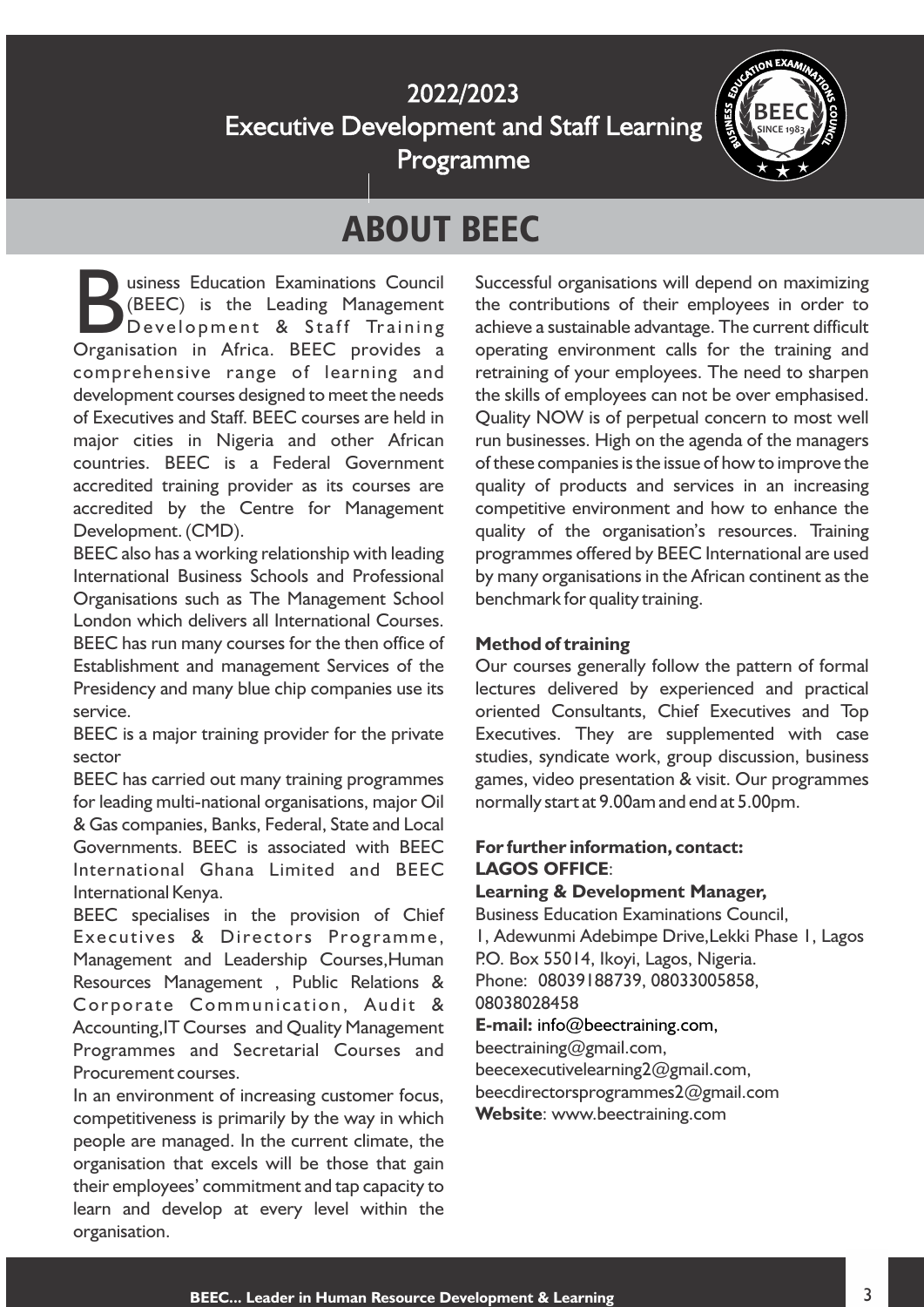

Business Education Examinations Council (BEEC) will run the following courses in the year 2022/2023. Organisations are advised to make their year's nominations in advance. All bookings are Pre-Paid. Cheques should be made payable to "Business Education Examinations Council".

### **CHIEF EXECUTIVES & DIRECTORS DEVELOPMENT PROGRAMMES**

| <b>REF. No</b>   | <b>DATES IN 2022</b>                             | <b>DATES IN 2023</b>                             | <b>PROGRAMME TITLES</b>                                          | <b>VENUE</b>              | <b>COURSE FEES</b>                                                                  |
|------------------|--------------------------------------------------|--------------------------------------------------|------------------------------------------------------------------|---------------------------|-------------------------------------------------------------------------------------|
| CED <sub>I</sub> | 14 - 16 March<br>22 - 24 August<br>21 - 23 Nov., | 13 - 15 March<br>21 - 23 August<br>20 - 22 Nov., | <b>Chief Executives &amp; Directors</b><br>Development Programme | Peninsula Hotel,<br>Lagos | N395,000<br>Victoria Island, International Participants US\$1200<br>Non-Residential |
| CED <sub>2</sub> | 14 - 16 March<br>22 - 24 August<br>21 - 23 Nov., | 13 - 15 March<br>21 - 23 August<br>20 - 22 Nov., | Medical Directors/CEO<br>& Top Management<br>Programme           | Peninsula Hotel,<br>Lagos | N395,000<br>Victoria Island, International Participants US\$1200<br>Non-Residential |

### **MANAGEMENT & LEADERSHIP PROGRAMMES**

| <b>REF. No</b>  | <b>DATES IN 2022</b>                           | <b>DATES IN 2023</b>                           | <b>PROGRAMME TITLES</b>                                                                                               | <b>VENUE</b>                                                  | <b>COURSE FEES</b>                                                |
|-----------------|------------------------------------------------|------------------------------------------------|-----------------------------------------------------------------------------------------------------------------------|---------------------------------------------------------------|-------------------------------------------------------------------|
| Gm1             | 11-14 April<br>25 - 28 July<br>17-20 Oct,      | 22-25 May<br>21 - 24 August<br>20 - 23 Nov.,   | Advanced Management<br>Programme                                                                                      | Virginrose Resorts<br>Hotel, Victoria<br>Island, Lagos        | N295,000<br>Non-Residential<br>International Participants US\$998 |
| Gm <sub>2</sub> | 11-14 April<br>25 - 28 July<br>17-20 Oct, ,,   | 10 - 14 April<br>24 - 27 July<br>16-19 Oct,    | Advanced Management<br>& Leadership Programme for<br>Parliamentarians                                                 | Virginrose Resorts<br>Hotel, Victoria<br>Island, Lagos        | N295,000<br>Non-Residential<br>International Participants US\$998 |
| Gm <sub>2</sub> | 11-14 April<br>25 - 28 July<br>17-20 Oct, ,,   | 10 - 14 April<br>24 - 27 July<br>16-19 Oct,    | Advanced Management &<br>Leadership Programme for Clerks<br>of Parliament                                             | Virginrose Resorts<br>Hotel, Victoria<br>Island, Lagos        | N295,000<br>Non-Residential<br>International Participants US\$998 |
| Gm <sub>3</sub> | 11-14 April<br>25 - 28 July<br>17-20 Oct, , ,  | 10 - 14 April<br>24 - 27 July<br>20 - 23 Nov., | Management & Leadership<br>Programme                                                                                  | Virginrose Resorts<br>Hotel, Victoria<br>Island, Lagos        | N199,000<br>International Participants US\$998<br>Non Residential |
| Gm4             | 11-14 April<br>25 - 28 July<br>17-20 Oct, .    | 10 - 14 April<br>24 - 27 July<br>16-19 Oct,    | <b>Action Centred Leadership</b><br>Programme                                                                         | Virginrose Resorts<br>Hotel, Victoria<br>Island, Lagos        | N295,000<br>Non Residential                                       |
| Gm <sub>5</sub> | 11-14 April<br>25 - 28 July<br>17-20 Oct, , ,  | 10 - 14 April<br>24 - 27 July<br>16-19 Oct,    | Public Service Leadership &<br>Management Programme for<br><b>Heads of Service &amp; Directors</b>                    | <b>Virginrose Resorts</b><br>Hotel, Victoria<br>Island, Lagos | N250,000<br>International Participants US\$998<br>Non Residential |
| Gm <sub>6</sub> | 11-14 April<br>25 - 28 July<br>17-20 Oct, ., , | 10 - 14 April<br>24 - 27 July<br>16-19 Oct,,   | Management & Leadership<br>Programme for State<br>Directors of Nursing & Heads<br>of Nursing & Midwifery Institutions | <b>Virginrose Resorts</b><br>Hotel, Victoria<br>Island, Lagos | N250,000<br>Non Residential<br>International Participants US\$998 |
| Gm7             | 27-30 Junel<br>26 - 29 Sept<br>17-20 Oct, , ,  | 26 - 19 June<br>25 - 28 Sept.<br>16-19 Oct,    | Future Leadership<br>Programme for Young<br><b>Graduate Trainees</b>                                                  | Virginrose Resorts<br>Hotel, Victoria<br>Island, Lagos        | N199,000<br>International Participants US\$998<br>Non Residential |
| Gm8             | 27-30 June<br>26 - 29 Sept.,<br>12 - 15 Dec.,  | 26-29 June<br>25 - 28 Sept.,<br>11 - 14 Dec.,  | <b>Total Quality Management</b>                                                                                       | Virginrose Resorts<br>Hotel, Victoria<br>Island, Lagos        | N199,000<br>International Participants US\$998<br>Non Residential |
| Gm9             | 27-30 June<br>26 - 29 Sept.<br>12 - 15 Dec.,,  | 26-29 June<br>25 - 28 Sept.,<br>11 - 14 Dec.,  | College Principals &<br>Vice Principals Management<br>Programme                                                       | Virginrose Resorts<br>Hotel, Victoria<br>Island, Lagos        | N199,000<br>International Participants US\$998<br>Non Residential |

**World-class courses delivered here in Nigeria and around the Globe by world-class faculty** 4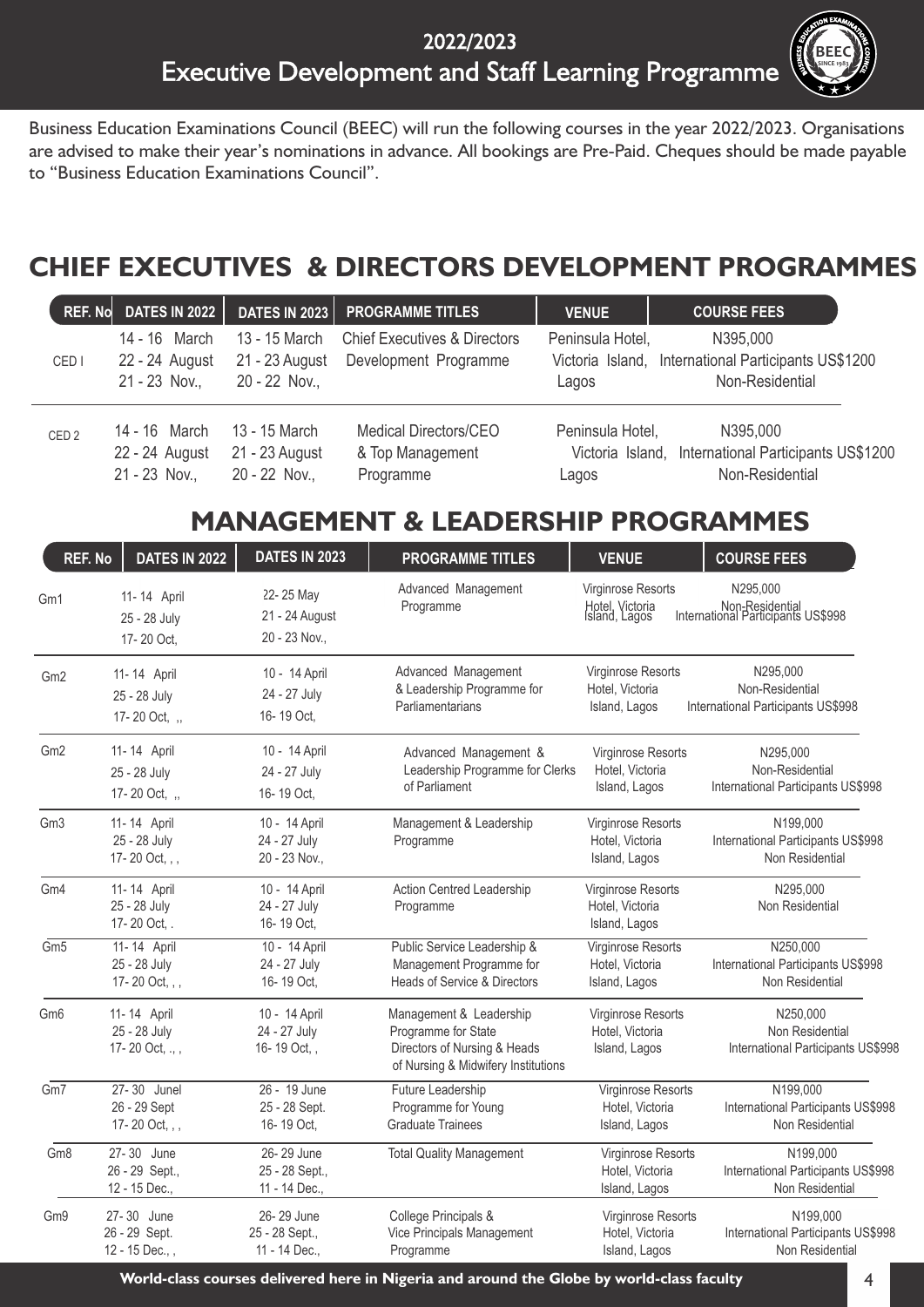

| Gm10             | 27-30 June<br>26 - 29 Sept.<br>12 - 15 Dec., | 26-29 June<br>25 - 28 Sept.,<br>11 - 14 Dec., | Advanced Management<br>& Leadership Programme                                                           | Virginrose Resorts<br>Hotel, Victoria<br>Island, Lagos | N295,000<br>International Participants US\$998<br>Non Residential  |
|------------------|----------------------------------------------|-----------------------------------------------|---------------------------------------------------------------------------------------------------------|--------------------------------------------------------|--------------------------------------------------------------------|
| Gm <sub>11</sub> | 27-30 June<br>26 - 29 Sept.<br>12 - 15 Dec., | 26-29 June<br>25 - 28 Sept.,<br>11 - 14 Dec., | Women in Management<br>& Business                                                                       | Virginrose Resorts<br>Hotel, Victoria<br>Island, Lagos | N199,000<br>International Participants US\$998<br>Non Residential  |
| Gm12             | 27-30 June<br>26 - 29 Sept.<br>12 - 15 Dec., | 26-29 June<br>25 - 28 Sept.,<br>11 - 14 Dec., | Supervisory Management<br>Programme                                                                     | Virginrose Resorts<br>Hotel, Victoria<br>Island, Lagos | N199,000<br>Non Residential                                        |
| Gm13             | 27-30 June<br>26 - 29 Sept.<br>12 - 15 Dec., | 26-29 June<br>25 - 28 Sept.,<br>11 - 14 Dec., | Office Management<br>Programme                                                                          | Virginrose Resorts<br>Hotel, Victoria<br>Island, Lagos | N199,000<br>Non Residential                                        |
| Gm <sub>14</sub> | 11-14 April.<br>25 - 28 July.<br>17-20 Oct.  | 10-13 April<br>24 - 27 July<br>16 - 19 Oct.,  | Strategic Management<br>& Legislators Development for<br>Parliamentarians                               | Villa Toscana<br>Hotel, Victoria<br>Island, Lagos      | N295,000<br>Non Residential<br>International Participants US\$998  |
| Gm <sub>15</sub> | 27-30 June<br>26 - 29 Sept.<br>12-15 Dec.,   | 22-25 May<br>21 - 24 August<br>20 - 23 Nov.,  | Effective Management &<br>Leadership Programme for<br><b>Local Government Chairmen</b><br>& Councillors | Villa Toscana<br>Hotel, Victoria<br>Island, Lagos      | N250,000<br>Non Residential<br>International Participants US\$1200 |

### **PUBLIC RELATIONS & COMMUNICATION PROGRAMMES**

| <b>REF.No</b>    | <b>DATES IN 2022</b>                            | <b>DATES IN 2023</b>                         | <b>PROGRAMME TITLES</b>                                                                                       | <b>VENUE</b>                                                  | <b>COURSE FEES</b>                                                |
|------------------|-------------------------------------------------|----------------------------------------------|---------------------------------------------------------------------------------------------------------------|---------------------------------------------------------------|-------------------------------------------------------------------|
| PRC1             | 22-24 March                                     | 21-23 March                                  | The Global Armed Forces,<br>Police & Paramilitary Public<br>Relations & Communication<br>Management Programme | Virginrose Resorts<br>Hotel, Victoria Island,<br>Lagos        | N199,000<br>Non Residential<br>International Participants US\$998 |
| PRC <sub>2</sub> | 25 - 28 April                                   | 24-27 April                                  | <b>African Universities Public</b><br><b>Relations &amp; Communication</b><br>Conference                      | <b>Virginrose Resorts</b><br>Hotel, Victoria Island,<br>Lagos | N199,000<br>Non Residential<br>International Participants US\$998 |
| PRC <sub>3</sub> | 23-26 May<br>16 - 19 August<br>14 - 17 Nov.,,   | 22 - 25 May<br>15-18 August<br>13 - 16 Nov., | <b>Strategic Public Relations</b><br>Management Programme                                                     | Virginrose Resorts<br>Hotel, Victoria<br>Island, Lagos        | N199,000<br>Non-Residential                                       |
| PRC4             | 23-26 May<br>16 - 19 August<br>14 - 17 Nov.,    | 22 - 25 May<br>15-18 August<br>13 - 16 Nov., | <b>Managing Community</b><br>Relations Programme                                                              | Virginrose Resorts<br>Hotel, Victoria<br>Island, Lagos        | N199,000<br>Non-Residential                                       |
| PRC5             | 23-26 May<br>16 - 19 August<br>14 - 17 Nov.,,   | 22 - 25 May<br>15-18 August<br>13 - 16 Nov., | Organisational Crisis Management<br>Programme                                                                 | Virginrose Resorts<br>Hotel, Victoria<br>Island, Lagos        | N199,000<br>Non-Residential                                       |
| PRC6             | 23-26 May<br>16 - 19 August<br>14 - 17 Nov.,,   | 22 - 25 May<br>15-18 August<br>13 - 16 Nov., | Effective Media Management<br>Programme                                                                       | Virginrose Resorts<br>Hotel, Victoria<br>Island, Lagos        | N199,000<br>Non-Residential                                       |
| PRC7             | 23-26 May<br>16 - 19 August<br>14 - 17 Nov.,,   | 22 - 25 May<br>15-18 August<br>13 - 16 Nov., | How To Maximise Media<br>Programme                                                                            | Virginrose Resorts<br>Hotel, Victoria<br>Island, Lagos        | N199,000<br>Non-Residential                                       |
| PRC8             | 23-26 May<br>16 - 19 August<br>14 - 17 Nov., ,, | 22 - 25 May<br>15-18 August<br>13 - 16 Nov., | <b>Public Relations Appreciation</b><br>Programme                                                             | Virginrose Resorts<br>Hotel, Victoria<br>Island, Lagos        | N199,000<br>Non-Residential                                       |
| PRC9             | 23-26 May<br>16 - 19 August<br>14 - 17 Nov.,,   | 22 - 25 May<br>15-18 August<br>13 - 16 Nov., | <b>Public Relations &amp; Digital</b><br>Communication<br>Programme                                           | Villa Toscana<br>Hotel, Victoria<br>Island, Lagos             | N195,000<br>International Participants US\$998<br>Non-Residential |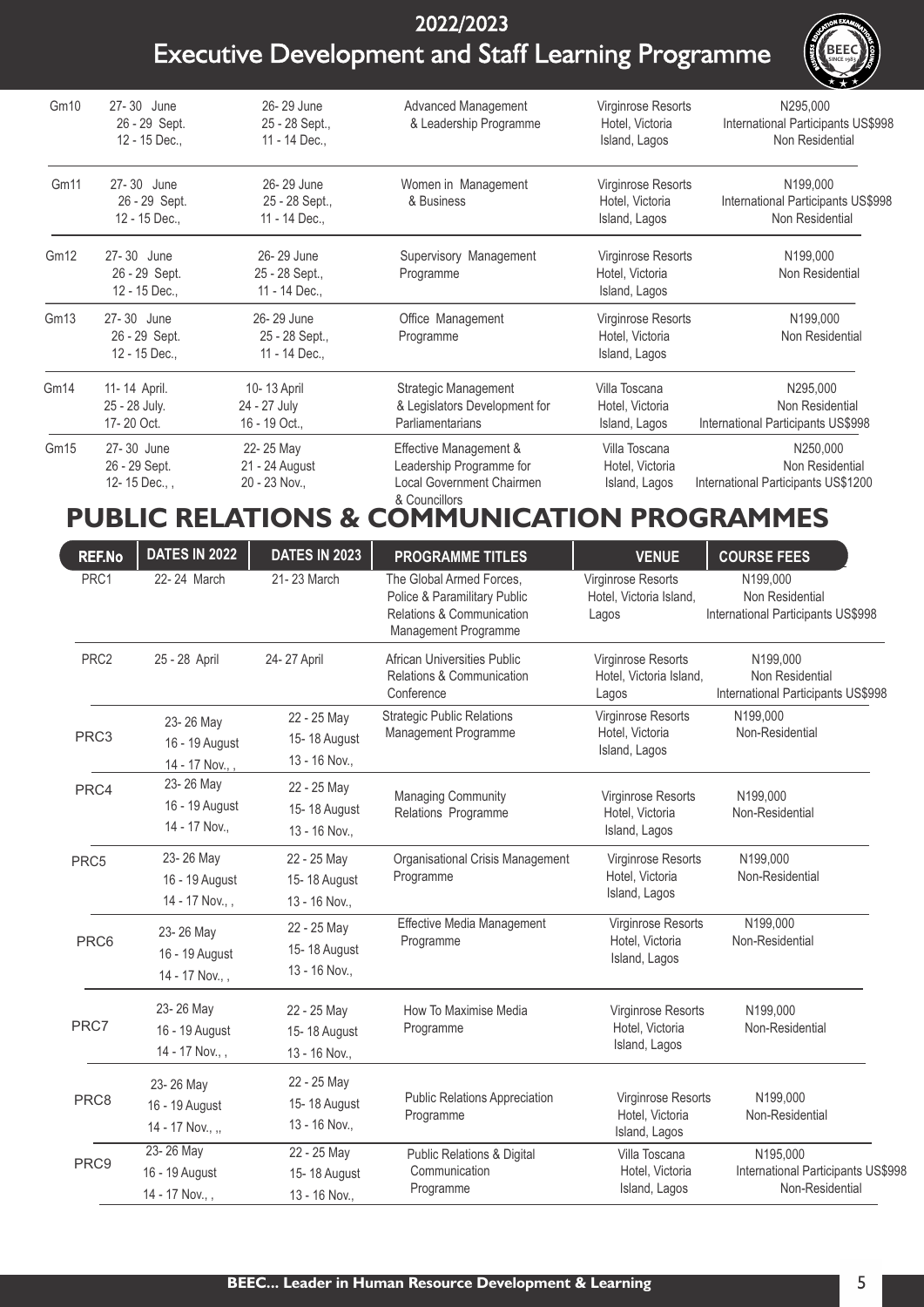

| <b>PRC10</b>      | 23 - 26 May<br>16 - 19 August<br>14 - 17 Nov.,, | 22 - 25 May<br>15-18 August<br>13 - 16 Nov., | <b>Effective Police Public Relations</b><br>& Digital Communication<br>Management Programme  | Virginrose Resorts<br>Hotel, Victoria<br>Island, Lagos  | N195,000<br>International Participants US\$998<br>Non-Residential                       |
|-------------------|-------------------------------------------------|----------------------------------------------|----------------------------------------------------------------------------------------------|---------------------------------------------------------|-----------------------------------------------------------------------------------------|
| PRC11             | 23 - 26 May<br>16 - 19 August<br>14 - 17 Nov.,, | 22 - 25 May<br>15-18 August<br>13 - 16 Nov., | Public Relations & Digital<br>Media Programme for<br>Customs & Immigration                   | Virginrose Resorts<br>Hotel, Victoria<br>Island, Lagos  | N199.000<br>International Participants US\$998<br>Non-Residential                       |
| PRC12             | 23 - 26 May<br>16 - 19 August<br>14 - 17 Nov.,, | 22 - 25 May<br>15-18 August<br>13 - 16 Nov., | Government Information<br>Management & Digital<br><b>Communication Strategy</b><br>Programme | Virginrose Resorts<br>Hotel, Victoria<br>Island, Lagos  | N199,000<br>International Participants US\$998<br>Non-Residential                       |
| PRC13             | 20 - 23 June<br>12-15 Sept.<br>5-8 Dec.         | $9 - 22$ June<br>11-14 Sept.<br>4-7 Dec.     | Government Relations<br>& Parliamentary Public<br>Relations Programme                        | Virginrose Resorts,<br>Hotel, Victoria<br>Island, Lagos | N199,000<br>International Participants US\$998<br>Non Residential                       |
| PRC14             | 20 - 23 June<br>12-15 Sept.<br>5-8 Dec.         | 9-22 June<br>11-14 Sept.<br>4-7 Dec.         | Govt. Press Secretaries &<br>Digital Communication<br>Management Programme                   | Virginrose Resorts,<br>Hotel, Victoria<br>Island, Lagos | Nigerian Participants N199,000<br>International Participants US\$998<br>Non Residential |
| <b>PRC 15</b>     | 16-19 Aug.,                                     | 15-18 Aug.,                                  | 15th International Public<br><b>Relations Congress</b>                                       | Virginrose Resorts,<br>Hotel, Victoria<br>Island, Lagos | Nigerian Participants N199,000<br>International Participants US\$998<br>Non Residential |
| PRC16             | 20 - 23 June<br>12-15 Sept.<br>5-8 Dec.         | 19 - 22 June<br>11-14 Sept.<br>4-7 Dec.      | 15th Introduction to Public<br><b>Relations Strategy</b><br>Programme                        | Virginrose Resorts<br>Hotel, Victoria<br>Island, Lagos  | N199,000<br>Non Residential                                                             |
| PRC17             | 20 - 23 June<br>12-15 Sept<br>5-8 Dec.          | 19 - 22 June.<br>11-14 Sept<br>4-7 Dec.      | <b>Advanced Public Relations</b><br>& Corporate Communication<br>Programme                   | Virginrose Resorts,<br>Hotel, Victoria<br>Island, Lagos | N199,000<br>Non Residential                                                             |
| PRC18             | 20-23June<br>12-15 Sept.<br>5-8 Dec.            | 19 - 22 June<br>11 - 14Sept.<br>4-7 Dec.     | Effective Negotiation &<br><b>Community Relations</b><br>Management Programme                | Virginrose Resorts<br>Hotel, Victoria<br>Island, Lagos  | N199,000<br>Non Residential                                                             |
| PRC19             | 20-23June<br>12-15 Sept<br>5-8 Dec.             | 19 - 22 June<br>11 - 14 Sept.<br>4-7 Dec.    | <b>Presentation Skills</b><br>Programme                                                      | Villa Toscana<br>Hotel, Victoria<br>Island, Lagos       | N199,000<br>Non Residential                                                             |
| PRC <sub>20</sub> | 20 - 23 June<br>12-15 Sept.<br>5-9 Dec.         | 20-24 June<br>11-14 Sept.<br>4 - 7 Dec.      | Stakeholders Programme                                                                       | Villa Toscana<br>Hotel, Victoria<br>Island, Lagos       | N199,000<br>Non Residential                                                             |

### **HUMAN RESOURCE MANAGEMENT PROGRAMMES**

| <b>REF.Nol</b> | <b>DATES IN 2022</b> | <b>DATES IN 2023</b> | <b>PROGRAMME TITLES</b>                                         | <b>VENUE</b>                                  | <b>COURSE FEES</b>                 |
|----------------|----------------------|----------------------|-----------------------------------------------------------------|-----------------------------------------------|------------------------------------|
| Hm1            | 29-31 March          | 28 - 30 March        | 14th International Human Resource<br><b>Management Congress</b> | Virginrose Resorts, Hotel<br>Victoria Island, | N199,000<br>Non Residential        |
|                |                      |                      |                                                                 | Lagos                                         | International Participants US\$998 |
| Hm2            | $9 - 12$ May         | 8-11 May             | Strategic Human Resource                                        | Virginrose Resorts Hotel                      | N295.000                           |
|                | 18 - 21 July.        | 17-20 July.          | Management Programme                                            | Victoria Island                               | Non Residential                    |
|                | 24-27 Oct.           | 23-26 Oct            |                                                                 | Lagos                                         |                                    |
| Hm3            | $9 - 12$ May         | 8-11 May             | <b>Talents Management</b>                                       | Virginrose Resorts Hotel,                     | N199,000                           |
|                | 18 - 21 Sept.        | 17 - 20 July.        | Programme                                                       | Victoria Island.                              | Non-Residential                    |
|                | 24 - 27 Oct          | 23 - 26 Oct.         |                                                                 | Lagos                                         |                                    |

#### Í **MARKETING & SALES MANAGEMENT PROGRAMMES**

|     | REF. No DATES IN 2022 | <b>DATES IN 2023  </b> | <b>PROGRAMME TITLES</b> | <b>VENUE</b>              | <b>COURSE FEES</b>                 |
|-----|-----------------------|------------------------|-------------------------|---------------------------|------------------------------------|
|     | 4 - 7 April           | 3 - 6 April            | Effective marketing &   | Virginrose Resorts Hotel, | N199,000                           |
| Ms1 | 19 - 22 Sept.         | 18 - 21 Sept.          | Sales Management        | Victoria Island.          | Non-Residential                    |
|     | 3 - 6 Oct             | $2 - 4$ Oct.           | Programme               | Lagos                     | International Participants US\$998 |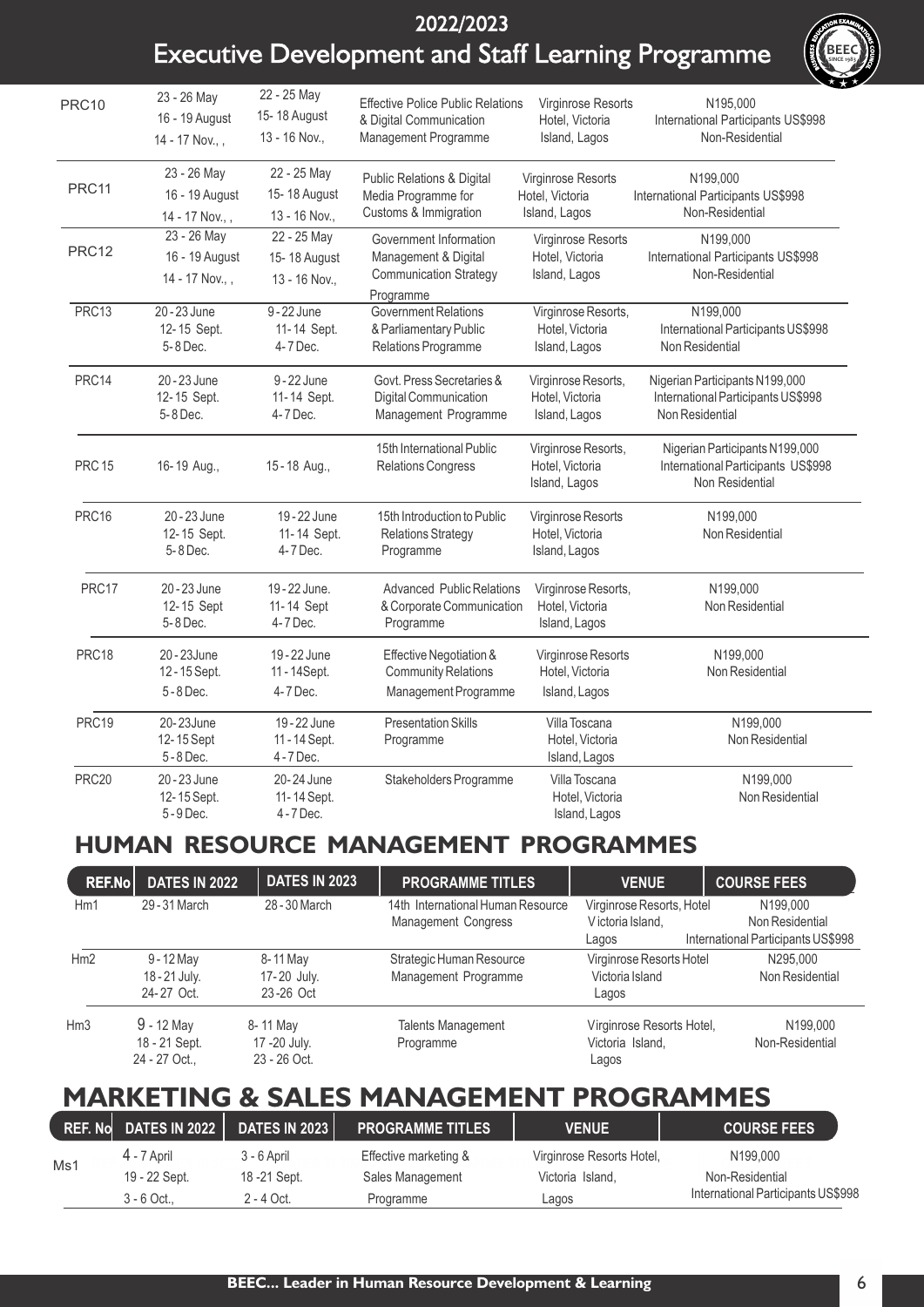

| Ms2 | $4 - 7$ April<br>19-22 Sept.<br>$3 - 6$ Oct., | $3 - 6$ April<br>18-21 Sept.<br>2 - 4 Oct.    | Marketing Communication<br>Management Programme                                                                        | Virginrose Resorts Hotel<br>Victoria Island.<br>Lagos         | N199,000<br>Non-Residential<br>International Participation US\$998             |
|-----|-----------------------------------------------|-----------------------------------------------|------------------------------------------------------------------------------------------------------------------------|---------------------------------------------------------------|--------------------------------------------------------------------------------|
| Ms3 | 4 - 7 April<br>19-22 Sept.<br>$3 - 6$ Oct.,   | 3 - 6April<br>18 - 21 Sept.<br>$2 - 4$ Oct.   | Brand Management<br>Programme                                                                                          | Virginrose Resorts Hotel<br>Victoria Island,<br>Lagos         | N <sub>199,000</sub><br>Non-Residential<br>International Participation US\$998 |
| Ms4 | 18 - 20 April<br>19 - 22 Sept<br>$3 - 6$ Oct. | 17 - 19 April<br>18 - 21 Sept.<br>$2 - 5$ Oct | <b>Customer Care Service</b><br>Programme for Customer<br><b>Relations Officers &amp; SERVICON</b><br><b>Officials</b> | <b>Virginrose Resorts</b><br>Hotel, Victoria<br>Island, Lagos | N199,000<br>Non-Residential                                                    |
| Ms5 | 18 - 20 April<br>19 - 22 Sept<br>3-6 Oct.     | 17-19 April<br>18 - 21 Sept.<br>2-5 Oct.      | Customer Care, Customer<br>Skills Programme                                                                            | <b>Virginrose Resorts</b><br>Island, Lagos                    | N <sub>199.000</sub><br>Non-Residential                                        |

### **SECRETARIES & EXECUTIVE ASSISTANTS PROGRAMMES**

| REF.No          | <b>DATES IN 2022</b>                    | <b>DATES IN 2023</b>                         | <b>PROGRAMME TITLES</b>                                                                                              | <b>VENUE</b>                                      | <b>COURSE FEES</b>                                                |
|-----------------|-----------------------------------------|----------------------------------------------|----------------------------------------------------------------------------------------------------------------------|---------------------------------------------------|-------------------------------------------------------------------|
| SE <sub>1</sub> | 21-24 Mar.<br>4- 7 July<br>17 - 20 Oct. | 20 - 23 Mar.<br>$3 - 6$ July<br>16 - 19 Oct. | Executive Assistants & Senior<br>Secretaries Development<br>Programme                                                | Villa Toscana Hotel.<br>Victoria Island,<br>Lagos | N199,000<br>Non Residential<br>International Participants US\$998 |
| SE <sub>2</sub> | 4 - 7 April<br>4-7 July<br>17 - 20 Oct. | 3-6 April<br>3-6July<br>$16 - 19$ Oct. .     | All Africa Executive Assistants<br>& Senior Secretaries<br>Development Programme                                     | Villa Toscana Hotel,<br>Victoria Island,<br>Lagos | N199,000<br>International Participants US\$998<br>Non Residential |
| SE <sub>3</sub> | 4 - 7 April<br>4-7July<br>17 - 20 Oct.  | 3-6 April<br>3-6July<br>16 - 19 Oct.         | <b>Business Writing Skills for</b><br>Secretaries, Personal Assistants,<br>Executive Secretaries &<br>Administrators | Villa Toscana Hotel,<br>Victoria Island, Lagos    | N199,000<br>Non Residential<br>International Participants US\$998 |
| SE <sub>5</sub> | 4 - 7 April<br>4-7 July<br>17 - 20 Oct. | 3-6 April<br>$3 - 6$ July<br>16-19 Oct       | Advanced Skills for<br><b>Secretaries</b>                                                                            | Villa Toscana Hotel,<br>Victoria Island, Lagos    | N199,000<br>Non Residential<br>International Participants US\$998 |

### **FINANCE, AUDIT & ACCOUNTING PROGRAMMES**

| <b>REF. Nol</b> | <b>DATES IN 2022</b>                  | <b>DATES IN 2023</b>                     | <b>PROGRAMME TITLES</b>                                             | <b>VENUE</b>                                      | <b>COURSE FEES</b>                                                            |
|-----------------|---------------------------------------|------------------------------------------|---------------------------------------------------------------------|---------------------------------------------------|-------------------------------------------------------------------------------|
| FAA1            | 24 - 27 May<br>5-8 Sept.<br>5-8 Dec.  | 23-26 May<br>$4 - 7$ Sept.<br>$4-7$ Dec. | <b>Accounts Supervisors</b><br>Programme                            | Villa Toscana Hotel.<br>Victoria Island.          | N199,000<br>Non Residential<br>International Participants US\$998             |
| FAA2            | 24-27 May<br>5-8 Sept.<br>$5-8$ Dec.  | 23-26 May<br>4-7 Sept.<br>$4 - 7$ Dec.   | <b>Management Accounting</b><br>& ZERO Based Budgeting<br>Programme | Villa Toscana Hotel.<br>Victoria Island.<br>Lagos | N <sub>199.000</sub><br>Non Residential<br>International Participants US\$998 |
| FAA3            | 21-24 June<br>5-8 Sept. .<br>5-8 Dec. | 20-23 June<br>4-7 Sept.<br>4-7 Dec.      | Advanced Auditing<br>Programme                                      | Villa Toscana Hotel,<br>Victoria Island,<br>Lagos | N295,000<br>Non Residential<br>International Participants US\$998             |
| FAA 4           | 24-27 May<br>5-8 Sept.<br>5-8 Dec.    | 23-26 May<br>4-7 Sept.<br>$4 - 7$ Dec.   | <b>Accounts Officers</b><br>Programme                               | Villa Toscana Hotel,<br>Victoria Island.<br>Lagos | N <sub>199,000</sub><br>Non Residential<br>International Participants US\$998 |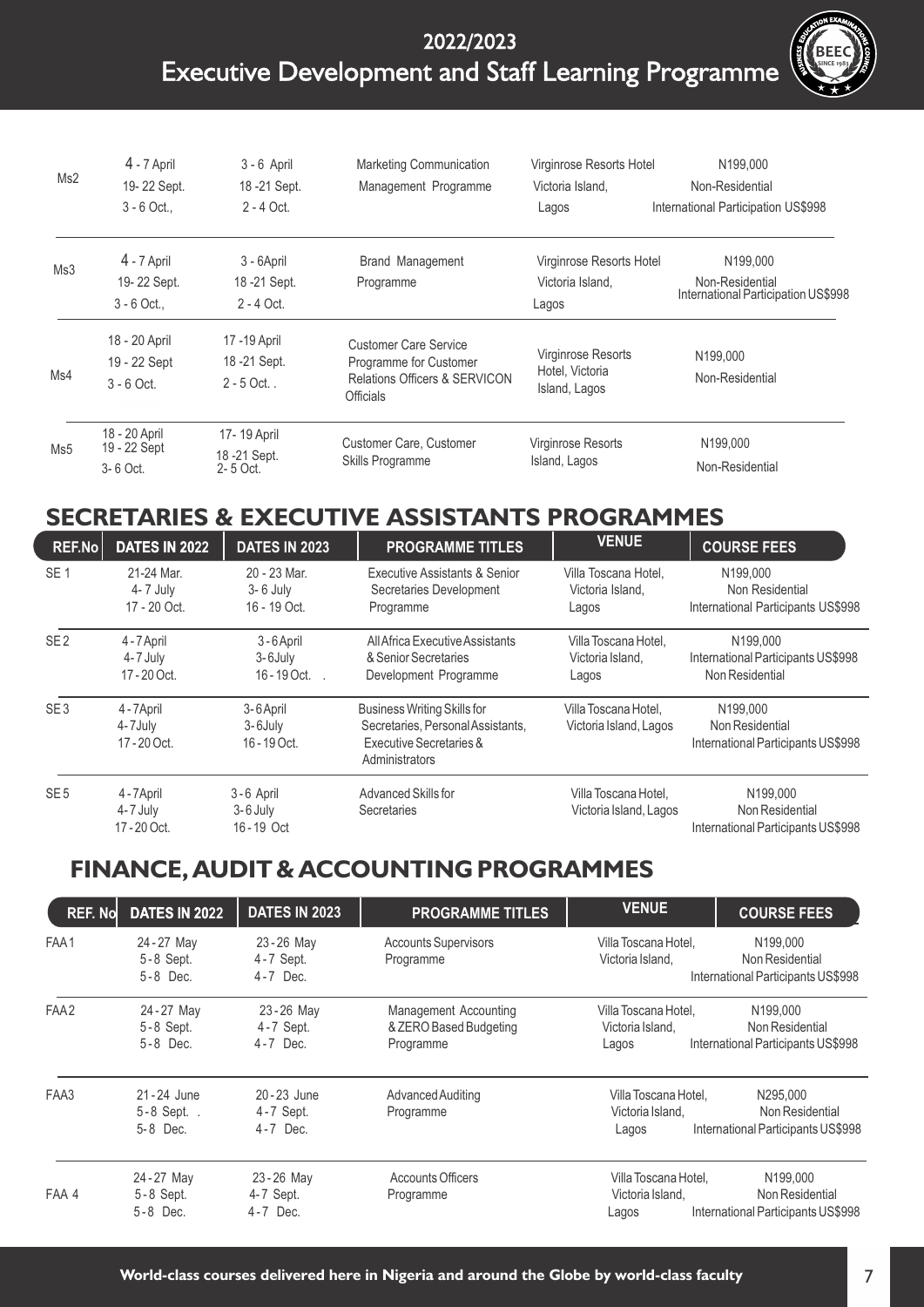

### **PROCUREMENT MANAGEMENT & SUPPLY CHAIN PROGRAMME**

|                  | <b>REF.No DATES IN 2022</b>                | <b>DATES IN 2023</b>                        | <b>PROGRAMME TITLES</b>                                                 | <b>VENUE</b>                                       | <b>COURSE FEES</b>          |
|------------------|--------------------------------------------|---------------------------------------------|-------------------------------------------------------------------------|----------------------------------------------------|-----------------------------|
| PMS <sub>1</sub> | $6 - 9$ June<br>19-22 Sept<br>$5 - 8$ Dec. | $5 - 8$ June<br>18-21 Sept.<br>$4 - 7$ Dec. | <b>Procurement Management</b><br>& Supply Chain Management<br>Programme | Villa Toscana Hotels,<br>Victoria Island.<br>Lagos | N199,000<br>Non Residential |

### **INFORMATION TECHNOLOGY (ICT) PROGRAMMES**

| REF.No           | <b>DATES IN 2022</b>                       | <b>DATES IN 2023</b>                     | <b>PROGRAMME TITLES</b>                                      | <b>VENUE</b>                                            | <b>COURSE FEES</b>                                                 |
|------------------|--------------------------------------------|------------------------------------------|--------------------------------------------------------------|---------------------------------------------------------|--------------------------------------------------------------------|
| ICT <sub>1</sub> | 11 - 14 April<br>$6 - 9$ June<br>5-8 Sept. | 10-13 April<br>$5-8$ June<br>4-7 Sept.   | E-Commerce for Officials                                     | Virginrose Resorts Hotels,<br>Victoria Island.<br>Lagos | N199,000<br>Non Residential                                        |
| ICT <sub>2</sub> | 11 - 14 April<br>$6 - 9$ June<br>5-8 Sept. | 10-13 April<br>$5-8$ June<br>4-7 Sept.   | <b>ICT Skills for Directors &amp; Officals</b><br>& Managers | Villa Toscana Hotels.<br>Victoria Island.<br>Lagos      | N295,000<br>Non Residential<br>International Participants US\$1200 |
| ICT <sub>3</sub> | 11 - 14 April<br>$6 - 9$ June<br>5-8 Sept. | 10 - 13 April<br>$5-8$ June<br>4-7 Sept. | Digital Communication & Marketing                            | Villa Toscana Hotels.<br>Victoria Island,<br>Lagos      | N199,000<br>Non Residential                                        |

### **Note:**

- in advance. A) Good management practice demands that organisations should make their annual bookings
- (B) Kindly make your reservation for programmes immediately.
- (C) All bookings are PRE-PAID.
- (D) Fee & venue could be reviewed and changed without notice.
- Examinations Council" (E) Payment is by Bank Draft or Bank remittance made payable to "Business Education
- venue. (F) BEEC reserves the right to amend this programme when deemed necessary. Delegates must get in touch with BEEC and collect joining instructions before travelling to the programme
- (G) Organisations should feel free to nominate as many delegates as they may wish
- students for Exams or Graduate assignment until they are registered by the professional body. **All bookings should be sent by courier or E-mail to:** (H) For Professional courses, prospective students must not consider themselves as registered

#### **Learning & Development Manager,**

Business Education Examinations Council,

1, Adewunmi Adebimpe Drive, Lekki Phase 1, Lagos

P. O. Box 55014, Ikoyi, Lagos - Nigeria.

**Phone:** 08039188739, 08033005858, 08038028458

**E-mail:** beectraining@gmail.com, info@beectraining.com,